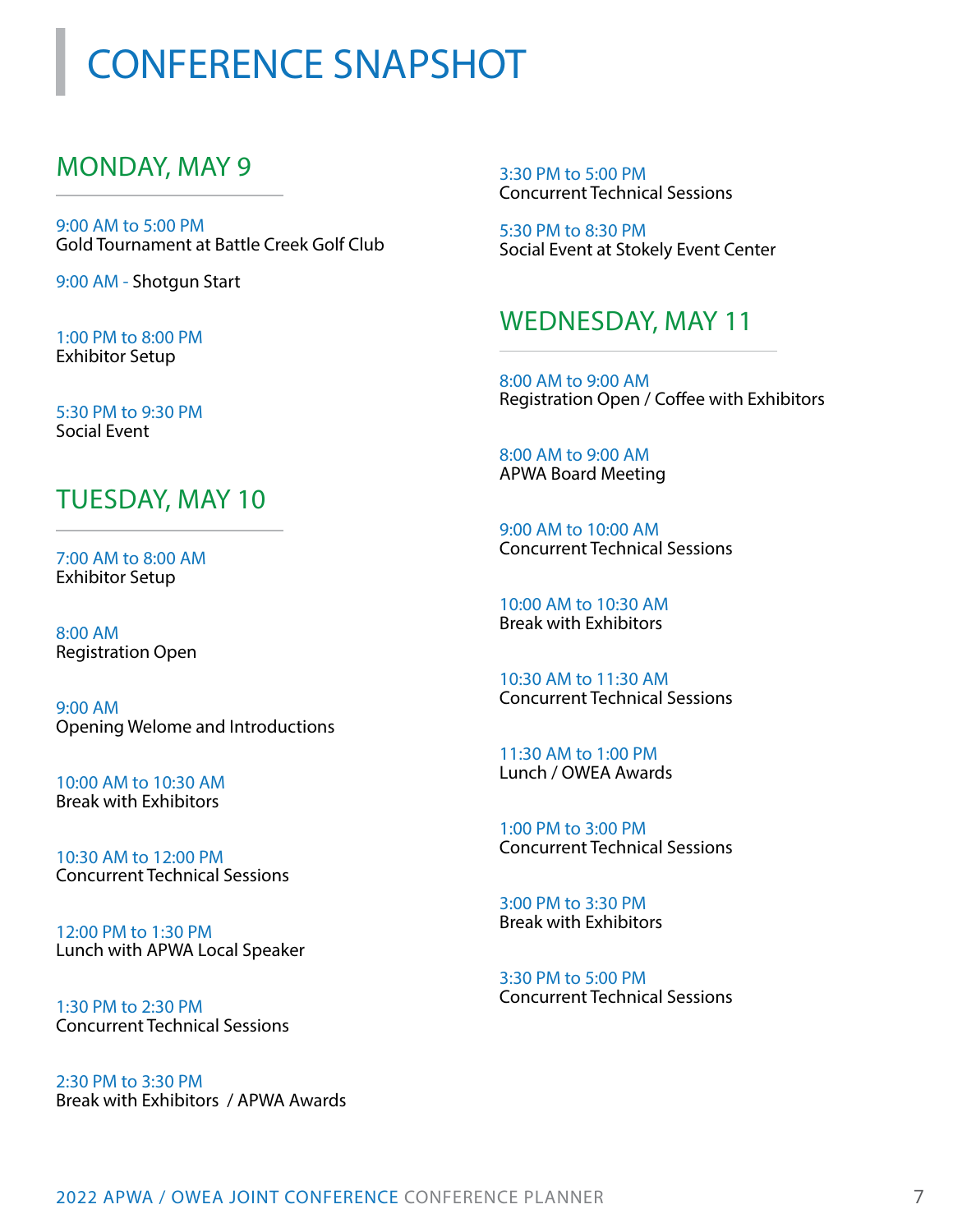### TECHNICAL SESSIONS TUESDAY, MAY 10

|                     | <b>MADRID I</b>                                                                                                                                                                                            | <b>MADRID II</b>                                                                                                                                                                                                        | <b>MADRID III</b>                                                                                                                                                                                                              | <b>SEVILLE I</b>                                                                                                                                                                               | <b>SEVILLE II</b>                                              | <b>SEVILLE III</b>                                     |  |
|---------------------|------------------------------------------------------------------------------------------------------------------------------------------------------------------------------------------------------------|-------------------------------------------------------------------------------------------------------------------------------------------------------------------------------------------------------------------------|--------------------------------------------------------------------------------------------------------------------------------------------------------------------------------------------------------------------------------|------------------------------------------------------------------------------------------------------------------------------------------------------------------------------------------------|----------------------------------------------------------------|--------------------------------------------------------|--|
| 8:00 AM - 10:00 AM  | <b>REGISTRATION OPEN - OPENING SESSION</b>                                                                                                                                                                 |                                                                                                                                                                                                                         |                                                                                                                                                                                                                                |                                                                                                                                                                                                |                                                                |                                                        |  |
| 10:00 AM - 10:30 AM | <b>BREAK WITH EXIBITORS</b>                                                                                                                                                                                |                                                                                                                                                                                                                         |                                                                                                                                                                                                                                |                                                                                                                                                                                                |                                                                |                                                        |  |
| 10:30 AM - 11:00 AM | <b>Washington Street</b><br>Widening: City of<br>Broken Arrow with<br>Rocky Henkel and<br>Kenny Schwab                                                                                                     | <b>Regulatory Session</b><br>with Karen Steele,<br>P.E., Claudio Terniden,<br>WEF, Shellie Chard,<br><b>Water Quality Division</b><br>Director, ODEQ and<br>Matthew Holmes, CEO,<br>National Rural Water<br>Association | <b>Regulatory Session</b><br>with Karen Steele,<br>P.E., Claudio Terniden,<br>WEF, Shellie Chard,<br><b>Water Quality Division</b><br>Director, ODEQ and<br>Matthew Holmes, CEO,<br><b>National Rural Water</b><br>Association | Tiawah Tunnel<br>Assessment and<br>Rehabilitation with<br>Ana Stagg Smith<br>Greeley and Hansen                                                                                                | <b>APWA Public</b><br>Infrastructure<br>Inspection<br>Training | <b>OWEA</b><br>Maintenance<br>Technologist<br>Training |  |
| 11:00 AM - 11:30 AM | Albany Street Phase<br>I, 23rd St. to 37th<br>St., Broken Arrow,<br>OK with Travis Small,<br>P.E. - CFM City of<br>Broken Arrow, Sarah<br>Kellert, P.E. and Keith<br>Marquardt, P.E.                       |                                                                                                                                                                                                                         |                                                                                                                                                                                                                                | You Can't Plan Long-<br>term if You Only Plan<br>Year-to-Year! with<br>Michael Cleghorn,<br><b>CPM City Manager</b><br>Lawton, OK and Mary<br>Elizabeth Mach, P.E.                             |                                                                |                                                        |  |
| 11:30 AM - 12:00 PM | Getting Hit by a Bus<br>with Shawn O'Leary,<br>P.E., CFM, Transit<br>& Parking Program<br>Manager, City of<br>Norman, OK                                                                                   |                                                                                                                                                                                                                         |                                                                                                                                                                                                                                |                                                                                                                                                                                                |                                                                |                                                        |  |
| 12:00 PM - 1:30 PM  | LUNCH WITH DEPARTMENT OF TRANSPORTATION                                                                                                                                                                    |                                                                                                                                                                                                                         |                                                                                                                                                                                                                                |                                                                                                                                                                                                |                                                                |                                                        |  |
| 1:30 PM - 2:00 PM   | <b>Building Midwest</b><br>City's "Great<br>Woof Lodge"<br>- Construction<br>of the Animal<br><b>Services Center</b><br>for the 2018<br>GO Bond with<br>Brandon Bundy,<br>City Engineer and<br>Jeff Thomas | Condition<br>Assessment: Lift<br><b>Stations and Force</b><br>Mains with Patrick<br>Hulsebosch and<br>Randy Brodner,<br>RJN Group                                                                                       | PFAS and PFOS<br>are Everywhere<br>with Eva Steinle-<br>Darling and Kyle<br>Thompson, Carollo                                                                                                                                  | An Integrated<br>Approach to<br><b>Facility Planning</b><br>and Design-Build<br>Implemenation<br>with Adam<br>Bogusch Burns<br>and McDonnell &<br>Joel Davenport,<br>City of<br>Hutchinson, KS | <b>APWA Public</b><br>Infrastructure<br>Inspection<br>Training | OWEA<br>Maintenance<br>Technologist<br>Training        |  |
| 2:00 PM - 2:30 PM   |                                                                                                                                                                                                            | Condition<br>Assessment of<br>NTMWD 20-Inch<br>Water Supply Line<br>with James Bryan,<br>Kimley-Horn                                                                                                                    | Electro-<br>Biochemical<br>Reactor - A<br>Novel Approach<br>to Biological<br>Groundwater<br>Dentrification                                                                                                                     |                                                                                                                                                                                                |                                                                |                                                        |  |
| 2:30 PM - 3:30 PM   |                                                                                                                                                                                                            | BREAK WITH EXHIBITORS AND APWA AWARDS                                                                                                                                                                                   |                                                                                                                                                                                                                                |                                                                                                                                                                                                |                                                                |                                                        |  |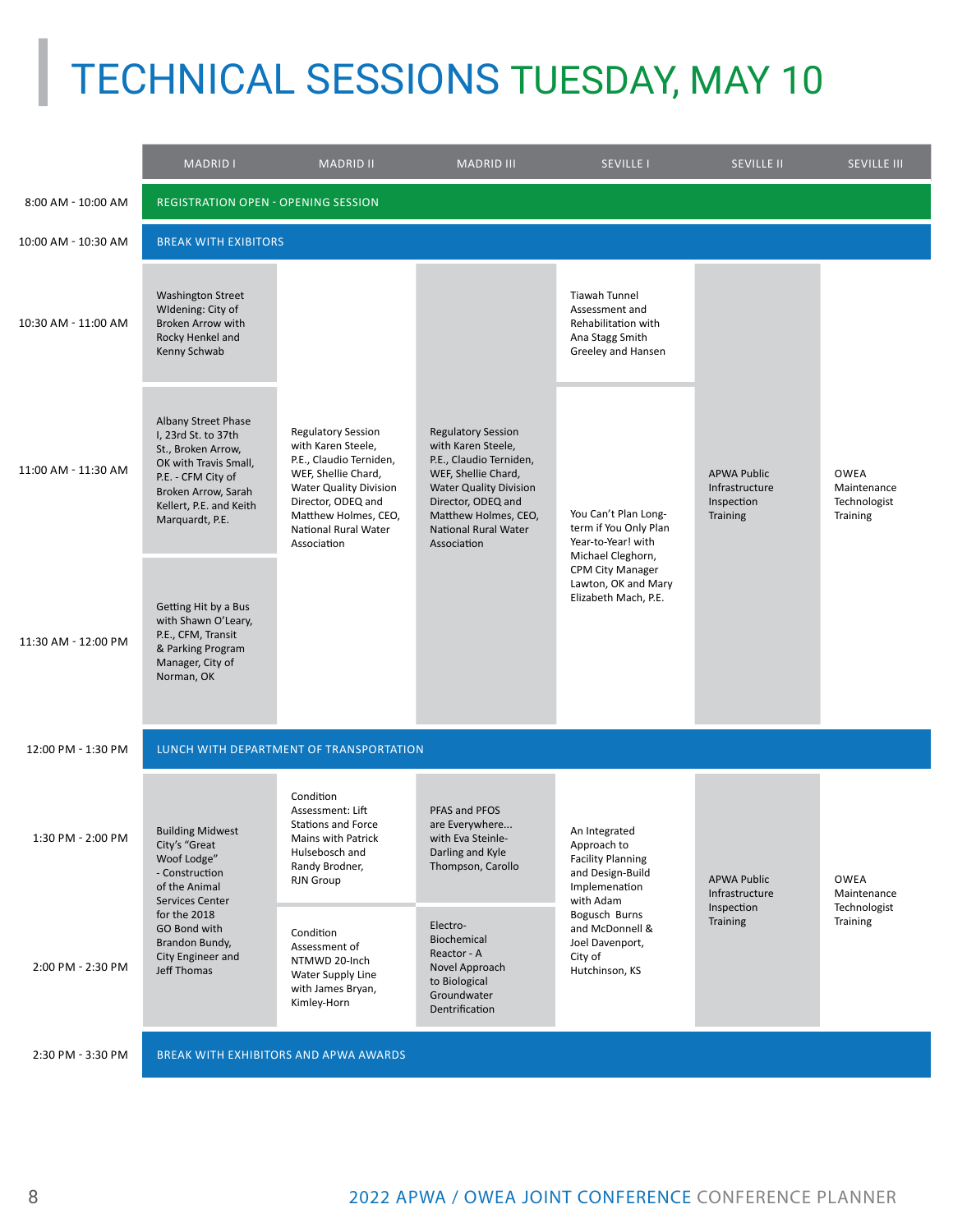# TECHNICAL SESSIONS TUESDAY, MAY 10

|                   | <b>MADRID I</b>                                                                                                                                                                                                                                                      | <b>MADRID II</b>                                                                                           | <b>MADRID III</b>                                                                                                                                                | <b>SEVILLE I</b>                                                                                                   | <b>SEVILLE II</b>                                              | <b>SEVILLE III</b>                                     |
|-------------------|----------------------------------------------------------------------------------------------------------------------------------------------------------------------------------------------------------------------------------------------------------------------|------------------------------------------------------------------------------------------------------------|------------------------------------------------------------------------------------------------------------------------------------------------------------------|--------------------------------------------------------------------------------------------------------------------|----------------------------------------------------------------|--------------------------------------------------------|
| 3:30 PM - 4:00 PM | Regarding<br>Experience in<br><b>Building Community</b><br>Resilience through<br>Federal Aid & Provide<br>Recommendations<br>for Community<br>Officials to Get<br><b>Started with Annie</b><br>Vest, Planning<br>Department<br>Manager, Meshek &<br>Associates, LLC. | Nutrient and<br><b>Operations Tract</b><br>with Sean Scuras,<br>Garver and Ross<br>Stover, Stover<br>Group | Road Ready:<br>Stratgies for a<br>Mobile Non-<br><b>RO Direct</b><br>Potable Resue<br>Demonstration<br>with John Rehring,<br>Carollo                             | Cost Effective<br><b>Bridge Replacement</b><br>with Sarah Kellert,<br>P.E., ConTech<br><b>Engineered Solutions</b> | <b>APWA Public</b><br>Infrastructure<br>Inspection<br>Training | <b>OWEA</b><br>Maintenance<br>Technologist<br>Training |
| 4:00 PM - 4:30 PM |                                                                                                                                                                                                                                                                      |                                                                                                            | Piloting AGS and<br>the mUCT for<br>EnBNR and IPR:<br>What do all of<br><b>These Letters</b><br>Mean? with Cole<br>Niblett, Garver                               |                                                                                                                    |                                                                |                                                        |
| 4:30 PM - 5:00 PM | 2025 Oklahoma<br>Comprehensive<br>Water Plan Update:<br>A Road Map with<br>Jeremy Rice,<br>Hydrologist, Freese<br>& Nichols and Owen<br>Mills, OWRB                                                                                                                  |                                                                                                            | <b>Indirect Potable</b><br>Reuse: Making a<br>Drought-Resilient<br>Water Supply a<br>Reality with Hayley<br>Voelkers and<br>Bridget Harper,<br><b>Tetra Tech</b> | Pathway to Hope -<br>Garver                                                                                        |                                                                |                                                        |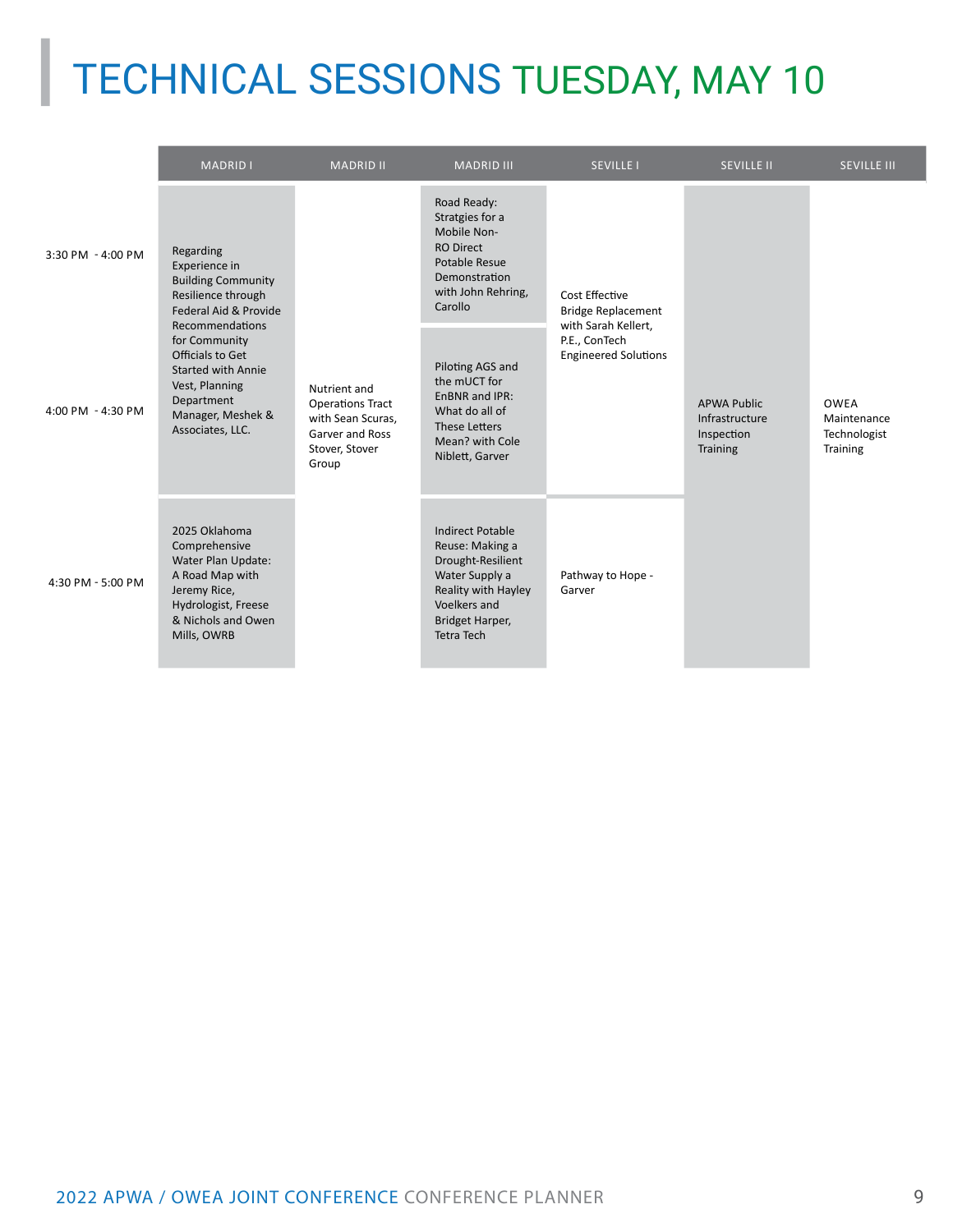## TECHNICAL SESSIONS WEDNESDAY, MAY 11

|                     | <b>MADRID I</b>                                                                                                                                        | <b>MADRID II</b>                                                                                                                                                                                | <b>MADRID III</b>                                                                                                                            | <b>SEVILLE I</b>                                                                                                     | <b>SEVILLE II</b>                                              | <b>SEVILLE III</b>                                     |  |
|---------------------|--------------------------------------------------------------------------------------------------------------------------------------------------------|-------------------------------------------------------------------------------------------------------------------------------------------------------------------------------------------------|----------------------------------------------------------------------------------------------------------------------------------------------|----------------------------------------------------------------------------------------------------------------------|----------------------------------------------------------------|--------------------------------------------------------|--|
| 8:00 AM - 9:00 AM   | <b>REGISTRATION OPEN - COFFEE WITH EXHIBITORS</b>                                                                                                      |                                                                                                                                                                                                 |                                                                                                                                              |                                                                                                                      |                                                                |                                                        |  |
| 9:00 AM - 9:30 AM   | Snow and Ice,<br>Oklahoma City<br>Street Response with<br>Raymond Melton, OKC<br><b>Street Superintendent</b>                                          | Aerobic Granular<br>Sludge - Design of<br>the First AGS WWTP<br>in North America<br>with Sean Scuras,<br>Garver                                                                                 | <b>Manhole Condition</b><br>Assessment: Helping<br><b>Collection Systems</b><br>one Manhole at a<br>Time with McKenna<br>Charles, Tetra Tech | <b>WBE Presentation</b>                                                                                              | <b>APWA Public</b><br>Infrastructure<br>Inspection<br>Training | <b>OWEA</b><br>Maintenance<br>Technologist<br>Training |  |
| 9:30 AM - 10:00 AM  |                                                                                                                                                        | <b>Operating Midwest</b><br>City's Class A<br>Compost System<br>and Successfully<br>Marketing the<br>Product with Chris<br>Thomas, Midwest<br>City and Page Burks,<br><b>Black &amp; Veatch</b> | Principles of I/I<br><b>Reduction &amp; Peak</b><br>Flow Management<br>with Kevin Waldron,<br>Olsson                                         |                                                                                                                      |                                                                |                                                        |  |
| 10:00 AM - 10:30 AM | <b>BREAK WITH EXHIBITORS</b>                                                                                                                           |                                                                                                                                                                                                 |                                                                                                                                              |                                                                                                                      |                                                                |                                                        |  |
| 10:30 AM - 11:00 AM | <b>Public Works</b><br>Rountable (Tulsa,<br>Broken Arrow,<br>Bixby, and Owasso)                                                                        | <b>WEF Priorities:</b><br>Diversity, Equity &<br>Inclusion                                                                                                                                      | Do You Need an<br><b>Asset Management</b><br>Program or Assest<br>Management Based<br>Plan? with Randy<br>McIntyre, Garver                   | <b>WBE</b><br>Presentation                                                                                           | <b>APWA Public</b><br>Infrastructure<br>Inspection<br>Training | <b>OWEA</b><br>Maintenance<br>Technologist<br>Training |  |
| 11:00 AM - 11:30 AM |                                                                                                                                                        |                                                                                                                                                                                                 | The Best Asset<br>Management<br>Program<br><b>Incorporates Energy</b><br>Management<br>Concepts with Eric<br>Dole, Garver                    |                                                                                                                      |                                                                |                                                        |  |
| 11:30 AM - 1:00 PM  | LUNCH / OWEA AWARDS                                                                                                                                    |                                                                                                                                                                                                 |                                                                                                                                              |                                                                                                                      |                                                                |                                                        |  |
| 1:00 PM - 1:30 PM   | Ransonware: What<br>the Water Industry<br>Stands to Learn<br>from Ransomware<br>Attacks with<br>Carmen Garibi and<br>Matt Morris, Burns<br>& McDonnell | <b>Haikey Creek</b><br>WWTP Tour - Jacobs<br>Engineering, RMUA                                                                                                                                  | Safety is no Accident<br>- Pump Station<br>Safety and Design<br>with Joe Schmidt,<br>Smith & Loveless                                        | <b>BMP Manuals:</b><br>Promoting<br>Sustainable<br>Stormwater<br>Infrastructure<br>with Dirk<br>Hudson, P.E.,<br>ADS | <b>APWA Public</b><br>Infrastructure<br>Inspection<br>Training | <b>OWEA</b><br>Maintenance<br>Technologist<br>Training |  |